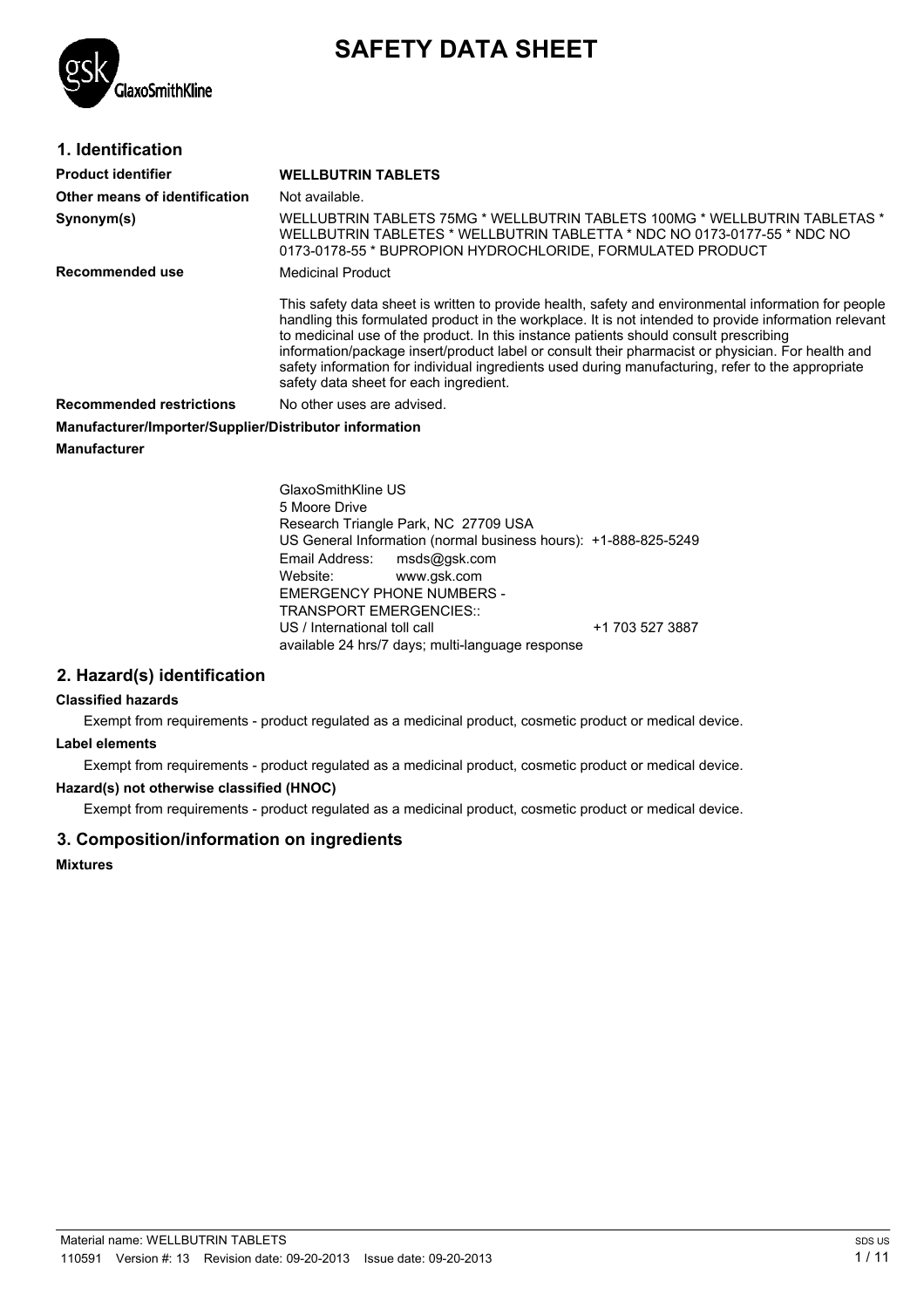| <b>Hazardous components</b>                 |                                                                                                                                                                                                                                                                                                                                                                                                                                                                                                                                                                                                                                                                                                          |                   |      |
|---------------------------------------------|----------------------------------------------------------------------------------------------------------------------------------------------------------------------------------------------------------------------------------------------------------------------------------------------------------------------------------------------------------------------------------------------------------------------------------------------------------------------------------------------------------------------------------------------------------------------------------------------------------------------------------------------------------------------------------------------------------|-------------------|------|
| <b>Chemical name</b>                        | Common name and synonyms                                                                                                                                                                                                                                                                                                                                                                                                                                                                                                                                                                                                                                                                                 | <b>CAS number</b> | $\%$ |
| <b>MICROCRYSTALLINE</b><br><b>CELLULOSE</b> | AVICEL PH MICROCRYSTALLINE<br><b>CELLULOSE</b><br><b>ABICEL</b><br>ALPHA-CELLULOSE<br><b>ARBOCEL</b><br>ARBOCELL B 600/30<br>ARBOCELL BC 200<br><b>AVICEL PH101</b><br>AVICEL PH102<br>AVICEL PH103<br><b>AVICEL PH105</b><br><b>AVICEL PH112</b><br>AVICEL PH200<br>BETA-AMYLOSE<br><b>CELLEX MX</b><br>CELLULOSE (8CI9CI)<br>CELLULOSE 248<br>CELLULOSE CRYSTALLINE<br>CELLULOSE, FOOD GRADE<br><b>CELUFI</b><br>CRYSTALLINE CELLULOSE<br><b>EMOCEL</b><br><b>MCC</b><br>MICROCRYSTALLINE CELLULOSE<br>POWDERED CELLULOSE<br><b>RTECS FJ5691460</b><br>SOLKA FLOC BW200<br>CELLULOSA (FIBRA PAPEL)<br>CELLULOSE (PAPER FIBRES)<br>CELLULOSE-PAPER FIBER<br>CELULOSA (FIBRA PAPEL)<br><b>TSELLULOOS</b> | 9004-34-6         | 63.1 |
| <b>BUPROPION HYDROCHLORIDE</b>              | 1-PROPANONE, 1-(3-CHLOROPHENYL)-2-((<br>(±)-2-(TERT-BUTYLAMINO)-3'-CHLORPROF<br>GR 67205A<br>323U66 HCI                                                                                                                                                                                                                                                                                                                                                                                                                                                                                                                                                                                                  | 31677-93-7        | 15   |
| <b>TALC</b>                                 | TALCUM, NON-ASBESTOS FORM<br><b>AGALITE</b><br><b>ASBESTINE</b><br><b>TALCUM</b><br><b>TALC</b><br><b>FINNTALC</b><br><b>EMTAL</b><br>SOAPSTONE<br><b>STEATITE</b><br><b>NYTAL</b><br><b>HYDROUS MAGNESIUM SILICATE</b><br><b>MISTRON</b><br><b>BEAVER WHITE</b><br><b>FRENCH CHALK</b><br><b>MUSSOLINITE</b><br><b>STEAWHITE</b><br>TALCRON- MONTANA TALC<br>H2Mg3O12Si4<br>OHS22400<br><b>RTECS WW2710000</b>                                                                                                                                                                                                                                                                                          | 14807-96-6        | 1.76 |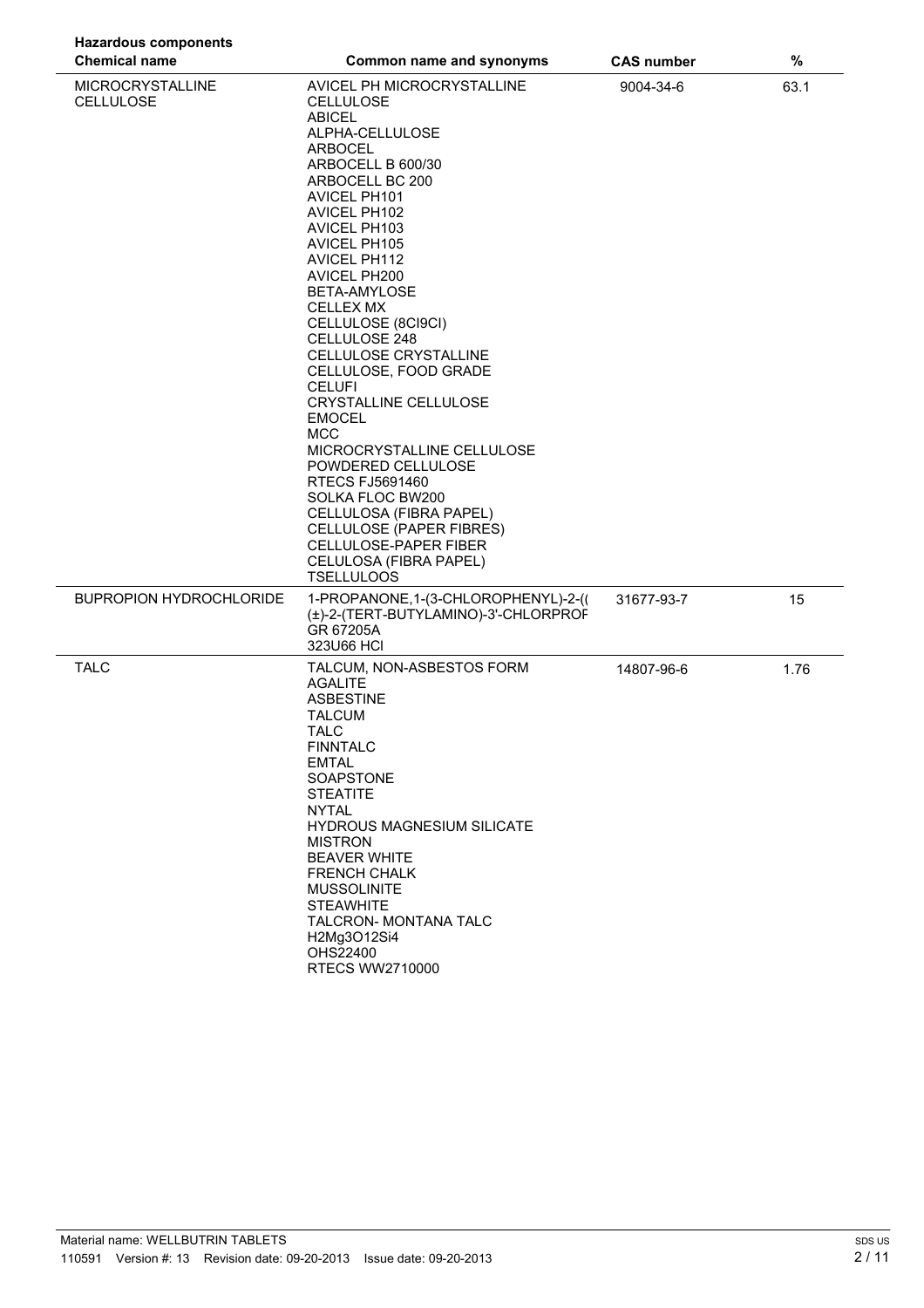| <b>Hazardous components</b>              |                                                                                                                                                                                                                                                                                |                   |      |
|------------------------------------------|--------------------------------------------------------------------------------------------------------------------------------------------------------------------------------------------------------------------------------------------------------------------------------|-------------------|------|
| <b>Chemical name</b>                     | Common name and synonyms                                                                                                                                                                                                                                                       | <b>CAS number</b> | %    |
| <b>HYDROCHLORIC ACID</b>                 | <b>HYDROCHLORIC ACID 2 N</b><br><b>HYDROCHLORIC ACID 1 N</b><br><b>HYDROCHLORIC ACID 0.5 N</b><br><b>HYDROCHLORIC ACID 0.2 N</b><br><b>HYDROCHLORIC ACID 0.1 N</b><br><b>HYDROCHLORIC ACID 0.02 N</b><br>HYDROCHLORIC ACID SOLUTIONS<br>UN 1789<br>OHS40067<br>RTECS MW4025000 | 7647-01-0         | 0.14 |
|                                          | MURIATIC ACID<br>AQUEOUS HYDROGEN CHLORIDE<br>CHLOROHYDRIC ACID<br>HCL<br>47 (GW ACN)                                                                                                                                                                                          |                   |      |
| Other components below reportable levels |                                                                                                                                                                                                                                                                                |                   | 20   |

\*Designates that a specific chemical identity and/or percentage of composition has been withheld as a trade secret.

| 4. First-aid measures                                                        |                                                                                                                                                                                                                                                                                                               |  |
|------------------------------------------------------------------------------|---------------------------------------------------------------------------------------------------------------------------------------------------------------------------------------------------------------------------------------------------------------------------------------------------------------|--|
| <b>Inhalation</b>                                                            | In case of accident by inhalation: remove casualty to fresh air and keep at rest. If breathing is<br>difficult, trained personnel should give oxygen. If not breathing, give artificial respiration. Get<br>medical attention if symptoms occur.                                                              |  |
| <b>Skin contact</b>                                                          | Immediately flush skin with plenty of water. Take off contaminated clothing and wash before reuse.<br>Get medical attention if symptoms occur.                                                                                                                                                                |  |
| Eye contact                                                                  | Immediately flush eyes with plenty of water for at least 15 minutes. Get medical attention if<br>irritation develops and persists.                                                                                                                                                                            |  |
| Ingestion                                                                    | If swallowed, rinse mouth with water (only if the person is conscious).                                                                                                                                                                                                                                       |  |
| <b>Most important</b><br>symptoms/effects, acute and<br>delayed              | Irritation of eyes and mucous membranes. The following adverse effects have been noted with<br>therapeutic use of this material: insomnia; agitation; anxiety; headache; tremor; visual<br>disturbances; dry mouth; nausea; vomiting; rash; depression; constipation; convulsions.                            |  |
| Indication of immediate<br>medical attention and special<br>treatment needed | No specific antidotes are recommended. Treat according to locally accepted protocols. For<br>additional guidance, refer to the current prescribing information or to the local poison control<br>information centre.                                                                                          |  |
| <b>General information</b>                                                   | Ensure that medical personnel are aware of the material(s) involved, and take precautions to<br>protect themselves. Pre-placement and periodic health surveillance is not usually indicated. The<br>final determination of the need for health surveillance should be determined by local risk<br>assessment. |  |
| 5. Fire-fighting measures                                                    |                                                                                                                                                                                                                                                                                                               |  |
| Suitable extinguishing media                                                 | Water fog. Foam. Dry chemical powder. Carbon dioxide (CO2).                                                                                                                                                                                                                                                   |  |
| Unsuitable extinguishing<br>media                                            | None known.                                                                                                                                                                                                                                                                                                   |  |
| Specific hazards arising from<br>the chemical                                | During fire, gases hazardous to health may be formed.                                                                                                                                                                                                                                                         |  |
| Special protective equipment<br>and precautions for firefighters             | Self-contained breathing apparatus and full protective clothing must be worn in case of fire.                                                                                                                                                                                                                 |  |
| <b>Fire-fighting</b>                                                         | In the event of fire, cool tanks with water spray.                                                                                                                                                                                                                                                            |  |

**Specific methods** Cool containers exposed to flames with water until well after the fire is out.

## **6. Accidental release measures**

**equipment/instructions**

| <b>Personal precautions,</b><br>protective equipment and<br>emergency procedures | Keep unnecessary personnel away. Keep people away from and upwind of spill/leak. Keep out of<br>low areas. Wear appropriate personal protective equipment. Do not touch damaged containers or<br>spilled material unless wearing appropriate protective clothing. Ensure adequate ventilation. Local<br>authorities should be advised if significant spillages cannot be contained. For personal protection,<br>see section 8 of the MSDS. |
|----------------------------------------------------------------------------------|--------------------------------------------------------------------------------------------------------------------------------------------------------------------------------------------------------------------------------------------------------------------------------------------------------------------------------------------------------------------------------------------------------------------------------------------|
| Methods and materials for<br>containment and cleaning up                         | Stop the flow of material, if this is without risk. Collect spillage. Prevent entry into waterways,<br>sewer, basements or confined areas. Following product recovery, flush area with water. For waste<br>disposal, see section 13 of the MSDS.                                                                                                                                                                                           |
| <b>Environmental precautions</b>                                                 | Avoid release to the environment. Contact local authorities in case of spillage to drain/aquatic<br>environment. Prevent further leakage or spillage if safe to do so. Do not contaminate water. Avoid<br>discharge into drains, water courses or onto the ground.                                                                                                                                                                         |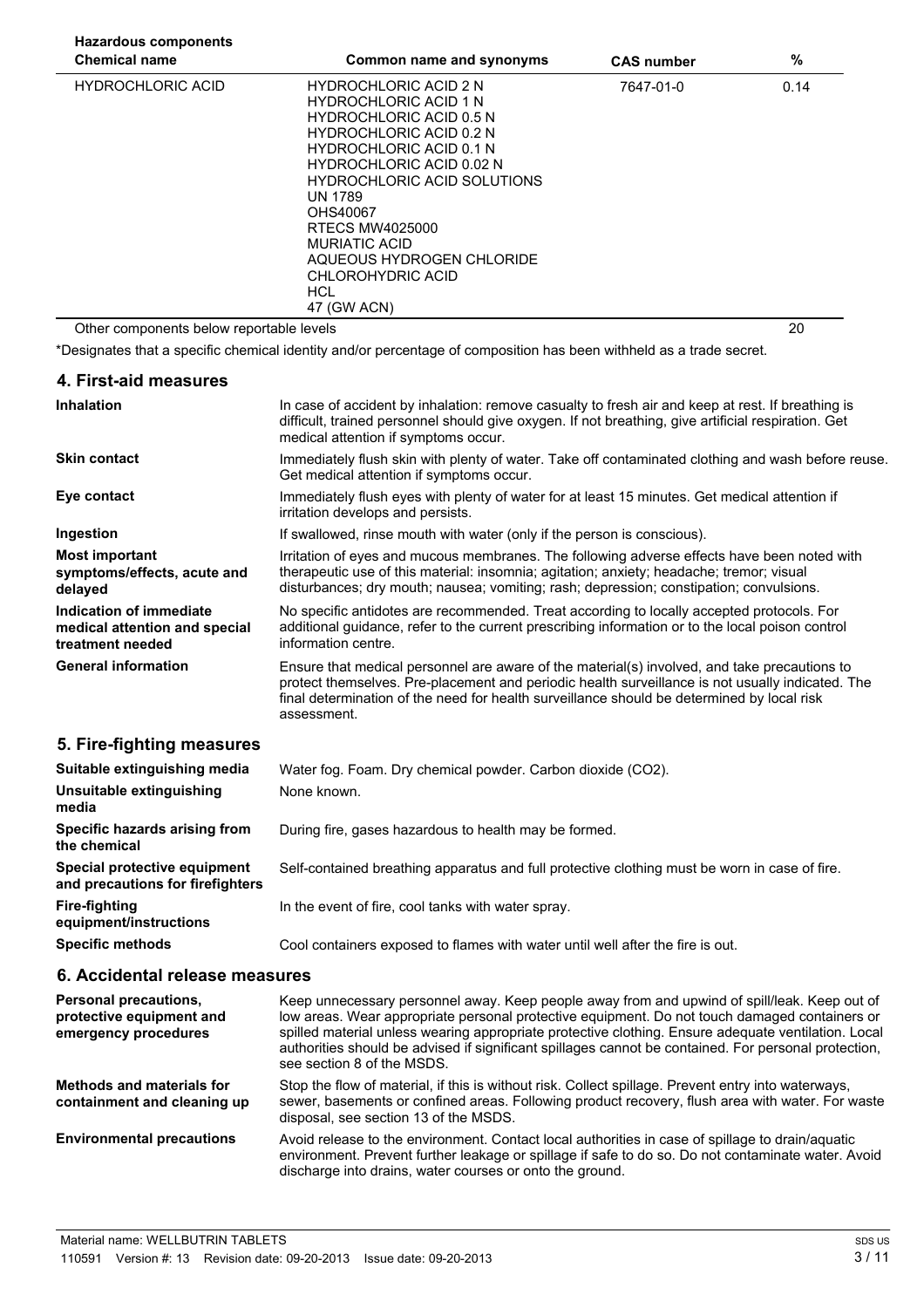# **7. Handling and storage**

**Precautions for safe handling** Obtain special instructions before use. Do not handle until all safety precautions have been read and understood. Do not taste or swallow. Avoid contact with skin. Avoid contact with eyes. Avoid prolonged exposure. Avoid contact with clothing. Provide adequate ventilation. Wear appropriate personal protective equipment. Observe good industrial hygiene practices. When using, do not eat, drink or smoke. Wash hands thoroughly after handling. Wash contaminated clothing before reuse. Avoid release to the environment. Do not empty into drains.

**Conditions for safe storage, including any incompatibilities**

Store locked up. Store in original tightly closed container. Store in a cool, dry place out of direct sunlight. Store away from incompatible materials (see Section 10 of the MSDS).

## **8. Exposure controls/personal protection**

## **Occupational exposure limits**

**GSK**

| <b>Components</b>                                                                                                                                                                                                                                                                                                                                                                                                                                                                                                                                                                                                                                                 | <b>Type</b>                                                                      | <b>Value</b>                                                   |                            |
|-------------------------------------------------------------------------------------------------------------------------------------------------------------------------------------------------------------------------------------------------------------------------------------------------------------------------------------------------------------------------------------------------------------------------------------------------------------------------------------------------------------------------------------------------------------------------------------------------------------------------------------------------------------------|----------------------------------------------------------------------------------|----------------------------------------------------------------|----------------------------|
| <b>BUPROPION</b><br><b>HYDROCHLORIDE (CAS</b><br>31677-93-7)                                                                                                                                                                                                                                                                                                                                                                                                                                                                                                                                                                                                      | 8 HR TWA                                                                         | 1000 mcg/m3                                                    |                            |
|                                                                                                                                                                                                                                                                                                                                                                                                                                                                                                                                                                                                                                                                   | <b>OHC</b>                                                                       | 2                                                              |                            |
| <b>MICROCRYSTALLINE</b><br>CELLULOSE (CAS<br>$9004 - 34 - 6$                                                                                                                                                                                                                                                                                                                                                                                                                                                                                                                                                                                                      | OHC                                                                              | 1                                                              |                            |
| <b>Components</b>                                                                                                                                                                                                                                                                                                                                                                                                                                                                                                                                                                                                                                                 | US. OSHA Table Z-1 Limits for Air Contaminants (29 CFR 1910.1000)<br><b>Type</b> | Value                                                          | Form                       |
| <b>HYDROCHLORIC ACID</b><br>(CAS 7647-01-0)                                                                                                                                                                                                                                                                                                                                                                                                                                                                                                                                                                                                                       | Ceiling                                                                          | $7$ mg/m $3$                                                   |                            |
|                                                                                                                                                                                                                                                                                                                                                                                                                                                                                                                                                                                                                                                                   |                                                                                  | 5 ppm                                                          |                            |
| <b>MICROCRYSTALLINE</b><br>CELLULOSE (CAS<br>9004-34-6)                                                                                                                                                                                                                                                                                                                                                                                                                                                                                                                                                                                                           | <b>PEL</b>                                                                       | $5$ mg/m $3$                                                   | Respirable fraction.       |
|                                                                                                                                                                                                                                                                                                                                                                                                                                                                                                                                                                                                                                                                   |                                                                                  | $15 \text{ mg/m}$                                              | Total dust.                |
| US. OSHA Table Z-3 (29 CFR 1910.1000)                                                                                                                                                                                                                                                                                                                                                                                                                                                                                                                                                                                                                             |                                                                                  |                                                                |                            |
| <b>Components</b>                                                                                                                                                                                                                                                                                                                                                                                                                                                                                                                                                                                                                                                 | <b>Type</b>                                                                      | <b>Value</b>                                                   | Form                       |
| TALC (CAS 14807-96-6)                                                                                                                                                                                                                                                                                                                                                                                                                                                                                                                                                                                                                                             | <b>TWA</b>                                                                       | $0.3$ mg/m $3$<br>$0.1$ mg/m $3$<br>20 millions of<br>particle | Total dust.<br>Respirable. |
|                                                                                                                                                                                                                                                                                                                                                                                                                                                                                                                                                                                                                                                                   |                                                                                  | 2.4 millions of<br>particle                                    | Respirable.                |
| <b>US. ACGIH Threshold Limit Values</b>                                                                                                                                                                                                                                                                                                                                                                                                                                                                                                                                                                                                                           |                                                                                  |                                                                |                            |
| <b>Components</b>                                                                                                                                                                                                                                                                                                                                                                                                                                                                                                                                                                                                                                                 | <b>Type</b>                                                                      | Value                                                          | <b>Form</b>                |
| <b>HYDROCHLORIC ACID</b><br>(CAS 7647-01-0)                                                                                                                                                                                                                                                                                                                                                                                                                                                                                                                                                                                                                       | Ceiling                                                                          | 2 ppm                                                          |                            |
| <b>MICROCRYSTALLINE</b><br>CELLULOSE (CAS<br>9004-34-6)                                                                                                                                                                                                                                                                                                                                                                                                                                                                                                                                                                                                           | <b>TWA</b>                                                                       | $10$ mg/m $3$                                                  |                            |
| TALC (CAS 14807-96-6)                                                                                                                                                                                                                                                                                                                                                                                                                                                                                                                                                                                                                                             | <b>TWA</b>                                                                       | $2$ mg/m $3$                                                   | Respirable fraction.       |
| US. NIOSH: Pocket Guide to Chemical Hazards                                                                                                                                                                                                                                                                                                                                                                                                                                                                                                                                                                                                                       |                                                                                  |                                                                |                            |
| <b>Components</b>                                                                                                                                                                                                                                                                                                                                                                                                                                                                                                                                                                                                                                                 | <b>Type</b>                                                                      | <b>Value</b>                                                   | Form                       |
| <b>HYDROCHLORIC ACID</b><br>(CAS 7647-01-0)                                                                                                                                                                                                                                                                                                                                                                                                                                                                                                                                                                                                                       | Ceiling                                                                          | $7$ mg/m $3$                                                   |                            |
|                                                                                                                                                                                                                                                                                                                                                                                                                                                                                                                                                                                                                                                                   |                                                                                  | 5 ppm                                                          |                            |
| <b>MICROCRYSTALLINE</b><br>CELLULOSE (CAS<br>$9004 - 34 - 6$                                                                                                                                                                                                                                                                                                                                                                                                                                                                                                                                                                                                      | <b>REL</b>                                                                       | $5 \text{ mg/m}$                                               | Respirable.                |
|                                                                                                                                                                                                                                                                                                                                                                                                                                                                                                                                                                                                                                                                   |                                                                                  | 10 mg/m3                                                       | Total                      |
| TALC (CAS 14807-96-6)                                                                                                                                                                                                                                                                                                                                                                                                                                                                                                                                                                                                                                             | <b>TWA</b>                                                                       | $2$ mg/m $3$                                                   | Respirable.                |
| <b>Biological limit values</b>                                                                                                                                                                                                                                                                                                                                                                                                                                                                                                                                                                                                                                    | No biological exposure limits noted for the ingredient(s).                       |                                                                |                            |
| Appropriate engineering<br>An Exposure Control Approach (ECA) is established for operations involving this material based<br>upon the OEL/Occupational Hazard Category and the outcome of a site- or operation-specific risk<br>controls<br>assessment. Good general ventilation (typically 10 air changes per hour) should be used.<br>Ventilation rates should be matched to conditions. If applicable, use process enclosures, local<br>exhaust ventilation, or other engineering controls to maintain airborne levels below recommended<br>exposure limits. If exposure limits have not been established, maintain airborne levels to an<br>acceptable level. |                                                                                  |                                                                |                            |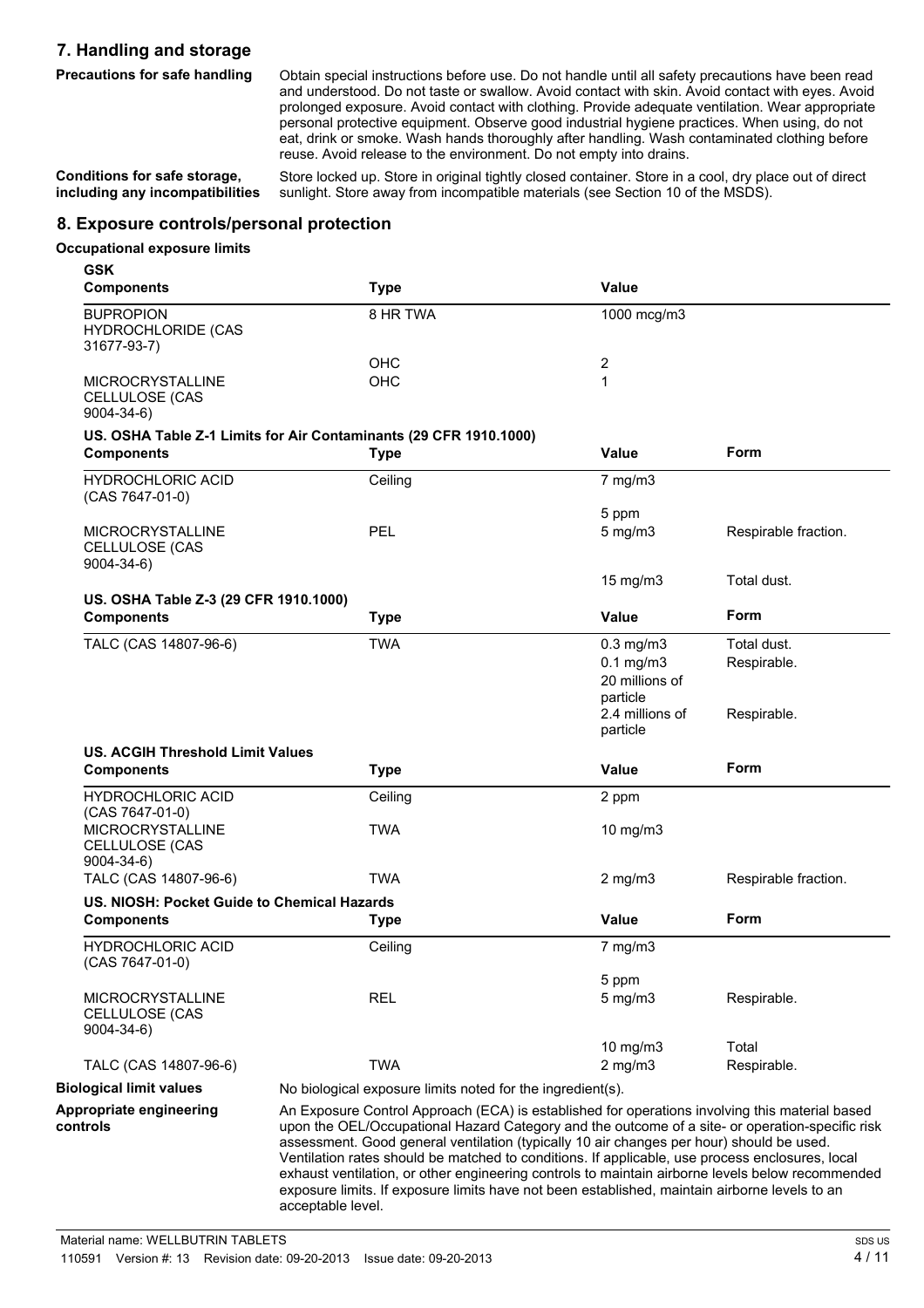#### **Individual protection measures, such as personal protective equipment**

| <b>Eye/face protection</b>        | If contact is likely, safety glasses with side shields are recommended.                                                                                                                                                                                                                                                                                                                                                                                                                     |  |  |
|-----------------------------------|---------------------------------------------------------------------------------------------------------------------------------------------------------------------------------------------------------------------------------------------------------------------------------------------------------------------------------------------------------------------------------------------------------------------------------------------------------------------------------------------|--|--|
| <b>Hand protection</b>            | The choice of an appropriate glove does not only depend on its material but also on other quality<br>features and is different from one producer to the other. Glove selection must take into account<br>any solvents and other hazards present.                                                                                                                                                                                                                                            |  |  |
| Other                             | Not normally needed.                                                                                                                                                                                                                                                                                                                                                                                                                                                                        |  |  |
| <b>Respiratory protection</b>     | No personal respiratory protective equipment normally required.                                                                                                                                                                                                                                                                                                                                                                                                                             |  |  |
| <b>Thermal hazards</b>            | Wear appropriate thermal protective clothing, when necessary.                                                                                                                                                                                                                                                                                                                                                                                                                               |  |  |
| General hygiene<br>considerations | An occupational/industrial hygiene monitoring method has been developed for this material. For<br>advice on suitable monitoring methods, seek guidance from a qualified environment, health and<br>safety professional. Always observe good personal hygiene measures, such as washing after<br>handling the material and before eating, drinking, and/or smoking. Routinely wash work clothing<br>and protective equipment to remove contaminants. When using, do not eat, drink or smoke. |  |  |

# **9. Physical and chemical properties**

# **Appearance**

| <b>Physical state</b>                             | Solid.         |
|---------------------------------------------------|----------------|
| <b>Form</b>                                       | Tablet.        |
| Color                                             | Not available. |
| Odor                                              | Not available. |
| <b>Odor threshold</b>                             | Not available. |
| pH                                                | Not available. |
| Melting point/freezing point                      | Not available. |
| Initial boiling point and boiling<br>range        | Not available. |
| <b>Flash point</b>                                | Not available. |
| <b>Evaporation rate</b>                           | Not available. |
| Flammability (solid, gas)                         | Not available. |
| Upper/lower flammability or explosive limits      |                |
| <b>Flammability limit - lower</b><br>(%)          | Not available. |
| <b>Flammability limit - upper</b><br>(%)          | Not available. |
| Explosive limit - lower (%)                       | Not available. |
| Explosive limit - upper (%)                       | Not available. |
| Vapor pressure                                    | Not available. |
| <b>Vapor density</b>                              | Not available. |
| <b>Relative density</b>                           | Not available. |
| Solubility(ies)                                   | Not available. |
| <b>Partition coefficient</b><br>(n-octanol/water) | Not available. |
| <b>Auto-ignition temperature</b>                  | Not available. |
| <b>Decomposition temperature</b>                  | Not available. |
| <b>Viscosity</b>                                  | Not available. |
|                                                   |                |

## **10. Stability and reactivity**

| <b>Reactivity</b>                            | The product is stable and non-reactive under normal conditions of use, storage and transport. |  |  |
|----------------------------------------------|-----------------------------------------------------------------------------------------------|--|--|
| <b>Chemical stability</b>                    | Material is stable under normal conditions.                                                   |  |  |
| <b>Possibility of hazardous</b><br>reactions | No dangerous reaction known under conditions of normal use.                                   |  |  |
| <b>Conditions to avoid</b>                   | Contact with incompatible materials.                                                          |  |  |
| Incompatible materials                       | Strong oxidizing agents. Fluorine.                                                            |  |  |
| <b>Hazardous decomposition</b><br>products   | Irritating and/or toxic fumes and gases may be emitted upon the products decomposition.       |  |  |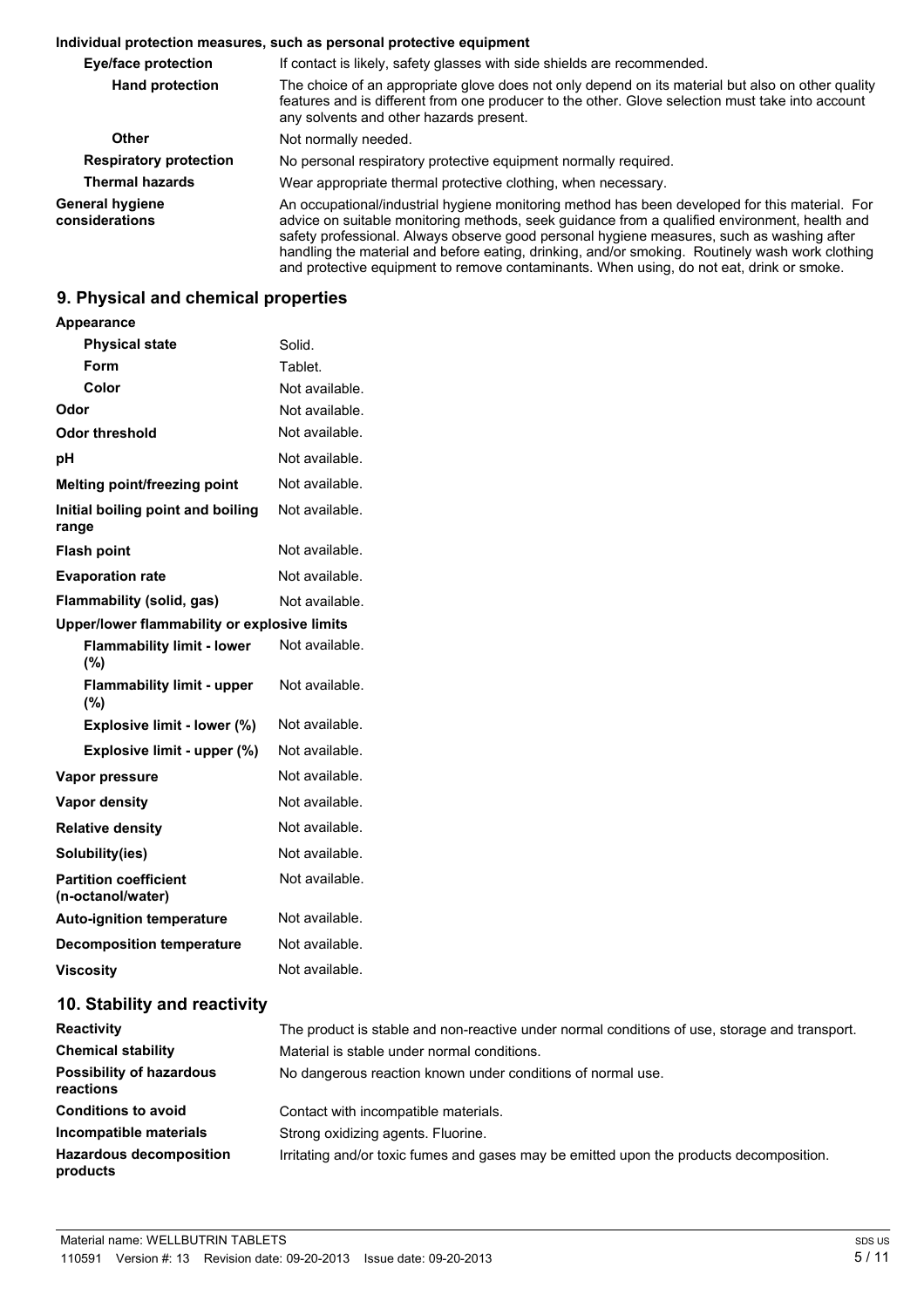# **11. Toxicological information**

## **Information on likely routes of exposure**

| <b>Ingestion</b>                                                                   | Health injuries are not known or expected under normal use. May be harmful if swallowed.                                                                                                                                                                                                            |  |  |
|------------------------------------------------------------------------------------|-----------------------------------------------------------------------------------------------------------------------------------------------------------------------------------------------------------------------------------------------------------------------------------------------------|--|--|
| <b>Inhalation</b>                                                                  | Health injuries are not known or expected under normal use. Inhalation of dusts may cause<br>respiratory irritation.                                                                                                                                                                                |  |  |
| <b>Skin contact</b>                                                                | Health injuries are not known or expected under normal use. Dust or powder may irritate the skin.                                                                                                                                                                                                   |  |  |
| Eye contact                                                                        | Health injuries are not known or expected under normal use. Dust or powder may irritate eye<br>tissue.                                                                                                                                                                                              |  |  |
| Symptoms related to the<br>physical, chemical and<br>toxicological characteristics | The following adverse effects have been noted with therapeutic use of this material: insomnia;<br>agitation; anxiety; headache; tremor; visual disturbances; dry mouth; nausea; vomiting; rash;<br>depression; constipation; convulsions.<br>No specific target organ effects have been identified. |  |  |

## **Information on toxicological effects**

| <b>Acute toxicity</b> | Health injuries are not known or expected under normal use. Adverse effects might occur with |
|-----------------------|----------------------------------------------------------------------------------------------|
|                       | repeated ingestion.                                                                          |

| <b>Components</b>                        | <b>Species</b> | <b>Test Results</b>                                                         |
|------------------------------------------|----------------|-----------------------------------------------------------------------------|
| BUPROPION HYDROCHLORIDE (CAS 31677-93-7) |                |                                                                             |
| <b>Acute</b>                             |                |                                                                             |
| Oral                                     |                |                                                                             |
| LD50                                     | Mouse          | 544 - 636 mg/kg                                                             |
|                                          | Rat            | 482 - 607 mg/kg                                                             |
| <b>Chronic</b>                           |                |                                                                             |
| Oral                                     |                |                                                                             |
| <b>LOEL</b>                              | Dog            | 40 mg/kg/day, 52 weeks                                                      |
|                                          | Rat            | 100 mg/kg/day, 104 weeks                                                    |
|                                          |                | 25 mg/kg/day, 55 weeks                                                      |
| <b>NOAEL</b>                             | Dog            | 40 mg/kg/day, 52 weeks                                                      |
|                                          | Rat            | 100, 104 weeks                                                              |
|                                          |                | 100 mg/kg/day, 55 weeks                                                     |
| <b>Subacute</b>                          |                |                                                                             |
| Oral                                     |                |                                                                             |
| <b>NOAEL</b>                             | Dog            | 150 mg/kg/day, 47 Day                                                       |
| <b>Subchronic</b>                        |                |                                                                             |
| Oral                                     |                |                                                                             |
| <b>NOAEL</b>                             | Rat            | 450 mg/kg/day, 90 Day                                                       |
| HYDROCHLORIC ACID (CAS 7647-01-0)        |                |                                                                             |
| <b>Acute</b>                             |                |                                                                             |
| Inhalation                               |                |                                                                             |
| <b>LC50</b>                              | Mouse          | 1108 ppm, 1 Hours                                                           |
|                                          | Rat            | 3124 ppm, 1 Hours                                                           |
| LCL <sub>0</sub>                         | Guinea pig     | 4416 ppm, 30 minutes                                                        |
|                                          | Human          | 3000 ppb, 5 minutes                                                         |
|                                          |                | 1300 ppm, 30 minutes                                                        |
|                                          | Rabbit         | 4416 ppm, 30 minutes                                                        |
| <b>NOEL</b>                              | Human          | <= 1.8 ppm, 45 minutes, No effect on<br>respiratory function in asthmatics. |
| Oral                                     |                |                                                                             |
| LD50                                     | Rabbit         | 900 mg/kg                                                                   |
|                                          | Rat            | 700 mg/kg                                                                   |
| Chronic                                  |                |                                                                             |
| Inhalation                               |                |                                                                             |
| LOAEL                                    | Rat            | 10 ppm, 128 weeks                                                           |
|                                          |                |                                                                             |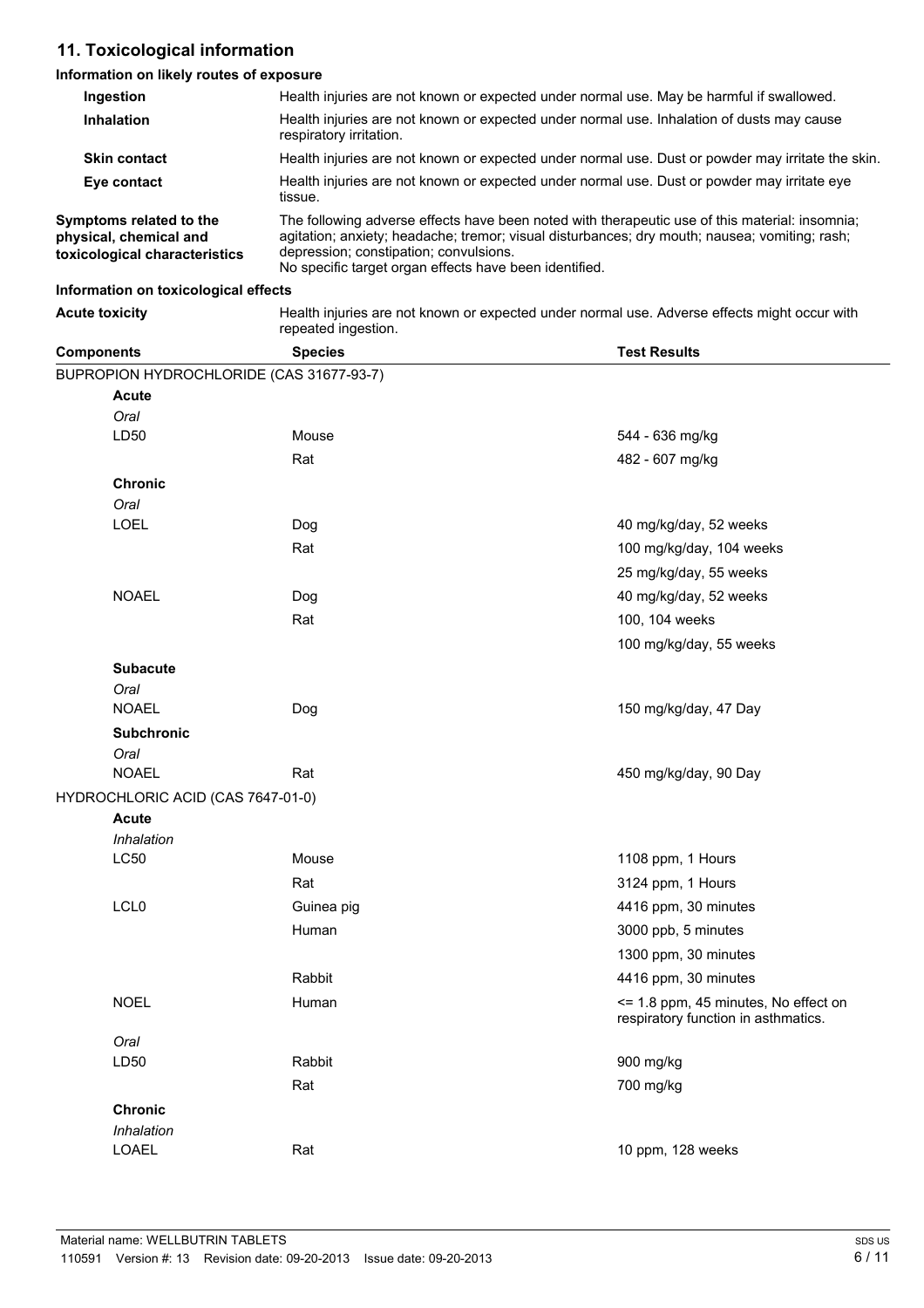| <b>Components</b>                                                       | <b>Species</b>                                                               |                                                                                           | <b>Test Results</b>                                                                         |
|-------------------------------------------------------------------------|------------------------------------------------------------------------------|-------------------------------------------------------------------------------------------|---------------------------------------------------------------------------------------------|
| <b>Subacute</b>                                                         |                                                                              |                                                                                           |                                                                                             |
| Oral                                                                    |                                                                              |                                                                                           |                                                                                             |
| LD                                                                      | Rat                                                                          |                                                                                           | 34.1 mg/kg/day, 9 weeks                                                                     |
| <b>LOEL</b>                                                             | Rat                                                                          |                                                                                           | 10.2 mg/kg/day, 9 weeks                                                                     |
| <b>Subchronic</b>                                                       |                                                                              |                                                                                           |                                                                                             |
| Inhalation                                                              |                                                                              |                                                                                           |                                                                                             |
| <b>LOEC</b>                                                             | Rat                                                                          |                                                                                           | 10 ppm, 3 months, Inflammation of lips and<br>nasal cavity.                                 |
| <b>NOAEC</b>                                                            | Rat                                                                          |                                                                                           | 20 ppm, 3 months                                                                            |
| MICROCRYSTALLINE CELLULOSE (CAS 9004-34-6)                              |                                                                              |                                                                                           |                                                                                             |
| <b>Acute</b>                                                            |                                                                              |                                                                                           |                                                                                             |
| Dermal                                                                  |                                                                              |                                                                                           |                                                                                             |
| LD50                                                                    | Rabbit                                                                       |                                                                                           | > 2000 mg/kg                                                                                |
| Oral                                                                    |                                                                              |                                                                                           |                                                                                             |
| LD50                                                                    | Rat                                                                          |                                                                                           | > 2000 mg/kg                                                                                |
|                                                                         |                                                                              |                                                                                           |                                                                                             |
|                                                                         | * Estimates for product may be based on additional component data not shown. |                                                                                           |                                                                                             |
| <b>Skin corrosion/irritation</b>                                        | Health injuries are not known or expected under normal use.                  |                                                                                           |                                                                                             |
| <b>Corrosivity</b><br><b>HYDROCHLORIC ACID</b>                          |                                                                              | OECD 404<br><b>Result: Corrosive</b><br>Species: Rabbit<br><b>Test Duration: 1 Hours</b>  |                                                                                             |
| <b>BUPROPION HYDROCHLORIDE</b>                                          |                                                                              | OECD 404<br>Result: Non-irritant<br>Species: Rabbit                                       |                                                                                             |
| <b>Irritation Corrosion - Skin: P.I.I. value</b>                        |                                                                              |                                                                                           |                                                                                             |
| <b>BUPROPION HYDROCHLORIDE</b>                                          |                                                                              | 0.5                                                                                       |                                                                                             |
| Serious eye damage/eye<br>irritation                                    | tissue.                                                                      |                                                                                           | Health injuries are not known or expected under normal use. Dust or powder may irritate eye |
| Eye                                                                     |                                                                              |                                                                                           |                                                                                             |
| <b>HYDROCHLORIC ACID</b>                                                |                                                                              | OECD 405                                                                                  |                                                                                             |
|                                                                         |                                                                              | Result: Corrosive effects/irritation                                                      |                                                                                             |
| <b>BUPROPION HYDROCHLORIDE</b>                                          |                                                                              | Species: Rabbit<br>Result: Irritant<br>Species: Rabbit                                    |                                                                                             |
| Eye / Kay and Calandra class - Intact<br><b>BUPROPION HYDROCHLORIDE</b> |                                                                              | 5                                                                                         |                                                                                             |
| <b>Respiratory sensitization</b>                                        | Not available.                                                               |                                                                                           |                                                                                             |
| <b>Skin sensitization</b>                                               | Health injuries are not known or expected under normal use.                  |                                                                                           |                                                                                             |
| <b>Germ cell mutagenicity</b>                                           | mutagenic or genotoxic.                                                      |                                                                                           | No data available to indicate product or any components present at greater than 0.1% are    |
| <b>HYDROCHLORIC ACID</b>                                                |                                                                              | cells, IUCLID<br><b>Result: Positive</b>                                                  | <= 10 mmol/L Chromosomal Aberration Assay In Vitro, CHO                                     |
| <b>BUPROPION HYDROCHLORIDE</b>                                          |                                                                              | Ames<br>Result: Negative                                                                  |                                                                                             |
| <b>HYDROCHLORIC ACID</b>                                                |                                                                              | Ames, IUCLID<br>Result: Negative<br>E coli Pol-A repair assay, IUCLID<br>Result: Negative |                                                                                             |
| <b>BUPROPION HYDROCHLORIDE</b>                                          |                                                                              | Result: Negative                                                                          | L5178Y mouse lymphoma thymidine kinase locus assay                                          |
| <b>HYDROCHLORIC ACID</b>                                                |                                                                              | <b>IUCLID</b><br>Result: Negative<br>Yeast Mutation Assay, IUCLID                         | L5178Y mouse lymphoma thymidine kinase locus assay,                                         |
| <b>BUPROPION HYDROCHLORIDE</b>                                          |                                                                              | Result: Negative<br>in vivo cytogenetics assay<br>Result: Positive<br>Species: Rat        |                                                                                             |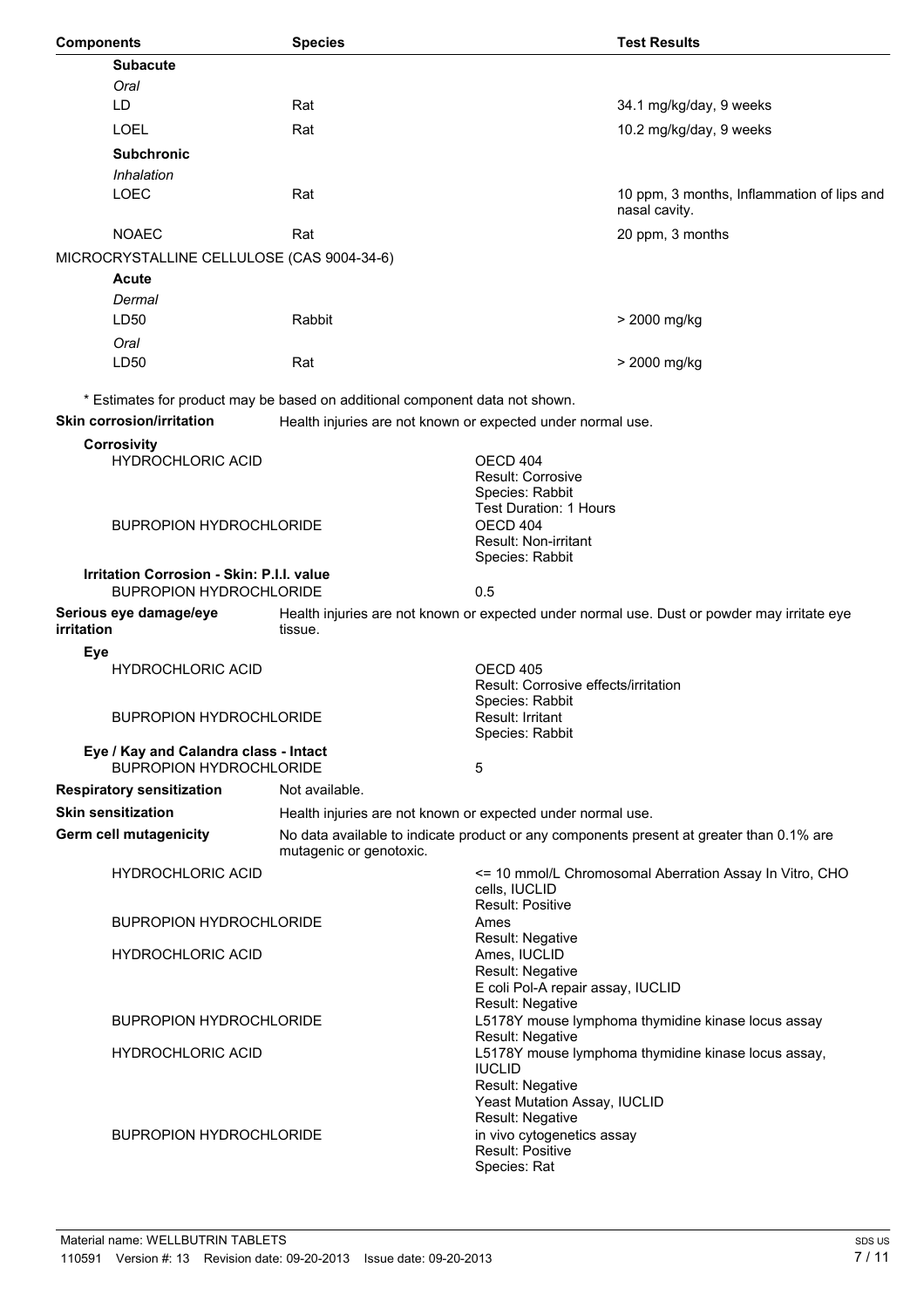| Carcinogenicity                                            |                |                                                                                                                                                                                                                                          | Health injuries are not known or expected under normal use.                                                                                                                                                                               | Contains a material (talc) classified as a carcinogen by external agencies. Carcinogenic activity          |  |
|------------------------------------------------------------|----------------|------------------------------------------------------------------------------------------------------------------------------------------------------------------------------------------------------------------------------------------|-------------------------------------------------------------------------------------------------------------------------------------------------------------------------------------------------------------------------------------------|------------------------------------------------------------------------------------------------------------|--|
| <b>HYDROCHLORIC ACID</b>                                   |                | was seen in inhalation studies using laboratory animals. High concentrations or doses<br>administered over an extended period of time were required to produce adverse effects.<br>10 ppm Inhalation<br>Result: Negative<br>Species: Rat |                                                                                                                                                                                                                                           |                                                                                                            |  |
| <b>BUPROPION HYDROCHLORIDE</b>                             |                |                                                                                                                                                                                                                                          | Observation Period: 128 months<br>Notes: IUCLID<br>Result: Negative<br>Species: Mouse<br>Result: Negative<br>Species: Rat                                                                                                                 |                                                                                                            |  |
| IARC Monographs. Overall Evaluation of Carcinogenicity     |                |                                                                                                                                                                                                                                          |                                                                                                                                                                                                                                           |                                                                                                            |  |
| HYDROCHLORIC ACID (CAS 7647-01-0)<br>TALC (CAS 14807-96-6) |                |                                                                                                                                                                                                                                          | 2B Possibly carcinogenic to humans.                                                                                                                                                                                                       | 3 Not classifiable as to carcinogenicity to humans.<br>3 Not classifiable as to carcinogenicity to humans. |  |
| <b>Reproductive toxicity</b>                               |                |                                                                                                                                                                                                                                          | This product is not expected to cause reproductive or developmental effects.                                                                                                                                                              |                                                                                                            |  |
| <b>HYDROCHLORIC ACID</b>                                   |                |                                                                                                                                                                                                                                          | 302 ppm Embryo-foetal development, IUCLID                                                                                                                                                                                                 | Result: Maternal toxicity, resorptions, foetal malformations.                                              |  |
| <b>BUPROPION HYDROCHLORIDE</b>                             |                |                                                                                                                                                                                                                                          | Species: Rat<br>Embryo-foetal development- Oral<br>Result: Maternal toxicity; adverse foetal effects<br>Species: Rabbit<br>Embryo-foetal development- Oral<br>Result: maternal toxicity<br>Species: Rat<br>Fertility<br>Result: No effect |                                                                                                            |  |
| Specific target organ toxicity -                           | None known.    |                                                                                                                                                                                                                                          |                                                                                                                                                                                                                                           |                                                                                                            |  |
| single exposure<br><b>HYDROCHLORIC ACID</b>                |                |                                                                                                                                                                                                                                          | Result: Respiratory irritation/corrosion.                                                                                                                                                                                                 |                                                                                                            |  |
| Specific target organ toxicity -                           | None known.    |                                                                                                                                                                                                                                          |                                                                                                                                                                                                                                           |                                                                                                            |  |
| repeated exposure                                          |                |                                                                                                                                                                                                                                          |                                                                                                                                                                                                                                           |                                                                                                            |  |
| <b>Aspiration hazard</b>                                   | Not available. |                                                                                                                                                                                                                                          |                                                                                                                                                                                                                                           |                                                                                                            |  |
| 12. Ecological information                                 |                |                                                                                                                                                                                                                                          |                                                                                                                                                                                                                                           |                                                                                                            |  |
| <b>Ecotoxicity</b>                                         |                |                                                                                                                                                                                                                                          |                                                                                                                                                                                                                                           | No information is available about the potential of this product to produce adverse environmental           |  |
|                                                            |                |                                                                                                                                                                                                                                          |                                                                                                                                                                                                                                           | effects. Contains a substance which causes risk of hazardous effects to the environment.                   |  |
| <b>Components</b>                                          |                | <b>Species</b>                                                                                                                                                                                                                           |                                                                                                                                                                                                                                           | <b>Test Results</b>                                                                                        |  |
| BUPROPION HYDROCHLORIDE (CAS 31677-93-7)                   |                |                                                                                                                                                                                                                                          |                                                                                                                                                                                                                                           |                                                                                                            |  |
| <b>Aquatic</b><br>Acute                                    |                |                                                                                                                                                                                                                                          |                                                                                                                                                                                                                                           |                                                                                                            |  |
| <b>Activated Sludge</b><br>Respiration                     | <b>IC50</b>    | Residential sludge                                                                                                                                                                                                                       |                                                                                                                                                                                                                                           | > 100 mg/l, 3 hours, Nominal                                                                               |  |
|                                                            | <b>NOEC</b>    | Residential sludge                                                                                                                                                                                                                       |                                                                                                                                                                                                                                           | 100 mg/l, 3 hours, Nominal                                                                                 |  |
| Algae                                                      | <b>EC50</b>    | Green algae (Scenedesmus<br>subspicatus)                                                                                                                                                                                                 |                                                                                                                                                                                                                                           | 0.95 mg/l, 72 hours                                                                                        |  |
|                                                            | <b>NOEC</b>    | Green algae (Scenedesmus<br>subspicatus)                                                                                                                                                                                                 |                                                                                                                                                                                                                                           | 0.62 mg/l, 72 hours                                                                                        |  |
| Crustacea                                                  | EC50           | Water flea (Daphnia magna)                                                                                                                                                                                                               |                                                                                                                                                                                                                                           | 3.8 mg/l, 48 hours, Static test, OECD<br>202                                                               |  |
|                                                            | <b>NOEC</b>    | Water flea (Daphnia magna)                                                                                                                                                                                                               |                                                                                                                                                                                                                                           | 1 mg/l, 48 hours, Static test                                                                              |  |
| <b>Fish</b>                                                | <b>EC50</b>    | mykiss)                                                                                                                                                                                                                                  | Rainbow trout (Juvenile Oncorhyncus                                                                                                                                                                                                       | 33 mg/l, 96 hours, Static renewal test,<br>OECD <sub>203</sub>                                             |  |
|                                                            | <b>NOEC</b>    | mykiss)                                                                                                                                                                                                                                  | Rainbow trout (Juvenile Oncorhyncus                                                                                                                                                                                                       | 16 mg/l, 96 hours, Static renewal test                                                                     |  |
| Microtox                                                   | <b>MIC</b>     | Aspergillus flavus                                                                                                                                                                                                                       |                                                                                                                                                                                                                                           | 1000 mg/l                                                                                                  |  |
|                                                            |                | Azotobacter chroococcum                                                                                                                                                                                                                  |                                                                                                                                                                                                                                           | $> 1000$ mg/l                                                                                              |  |
|                                                            |                | Chaetomium globosum                                                                                                                                                                                                                      |                                                                                                                                                                                                                                           | 1000 mg/l                                                                                                  |  |
|                                                            |                | Nostoc sp.                                                                                                                                                                                                                               |                                                                                                                                                                                                                                           | 1000 mg/l                                                                                                  |  |
|                                                            |                | Pseudomonas fluorescens                                                                                                                                                                                                                  |                                                                                                                                                                                                                                           | > 1000 mg/l                                                                                                |  |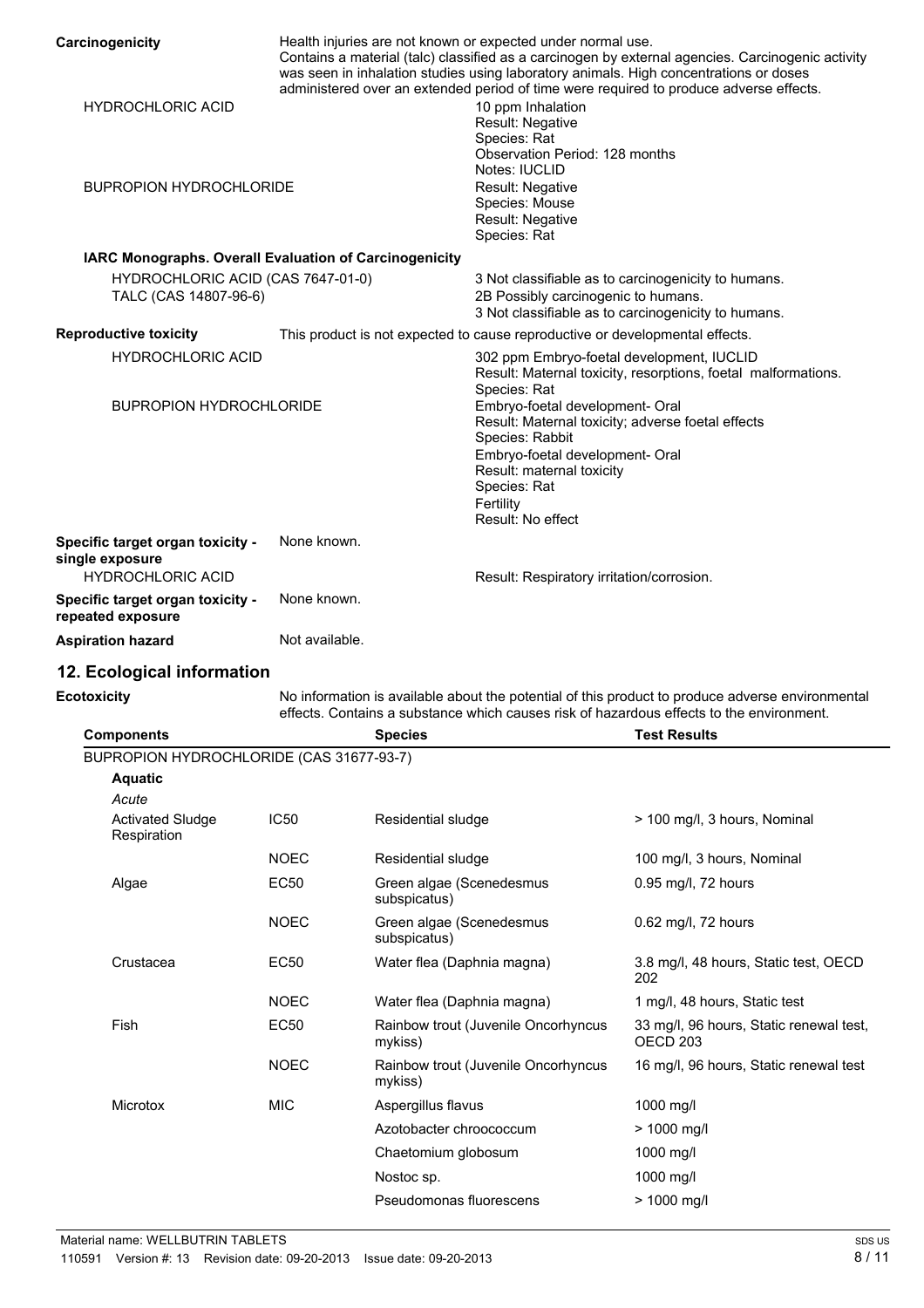| <b>Components</b>                                                                   |                            | <b>Species</b>                                                                                                                                         |                               | <b>Test Results</b>                                                                                |
|-------------------------------------------------------------------------------------|----------------------------|--------------------------------------------------------------------------------------------------------------------------------------------------------|-------------------------------|----------------------------------------------------------------------------------------------------|
| Chronic                                                                             |                            |                                                                                                                                                        |                               |                                                                                                    |
| Crustacea                                                                           | <b>LOEC</b>                | Water flea (Ceriodaphnia dubia)                                                                                                                        |                               | > 0.4 mg/l, 7 days, 7 day static renewal,<br>EPA 1002                                              |
|                                                                                     | <b>NOEC</b>                | Water flea (Ceriodaphnia dubia)                                                                                                                        |                               | 0.4 mg/l, 7 days                                                                                   |
| Fish                                                                                | Growth test<br><b>NOEC</b> | Fathead minnow (Juvenile Pimephales<br>promelas)                                                                                                       |                               | 0.1 mg/l, 32 days, Static renewal test                                                             |
| TALC (CAS 14807-96-6)                                                               |                            |                                                                                                                                                        |                               |                                                                                                    |
| <b>Aquatic</b>                                                                      |                            |                                                                                                                                                        |                               |                                                                                                    |
| Acute                                                                               |                            |                                                                                                                                                        |                               |                                                                                                    |
| Fish                                                                                | <b>EC50</b>                | Zebra fish (Adult Brachydanio rerio)                                                                                                                   |                               | > 100 g/l, 24 hours, Static renewal test                                                           |
| <b>Persistence and degradability</b>                                                |                            | * Estimates for product may be based on additional component data not shown.                                                                           |                               |                                                                                                    |
| <b>Photolysis</b>                                                                   |                            |                                                                                                                                                        |                               |                                                                                                    |
| Half-life (Photolysis-aqueous)                                                      |                            |                                                                                                                                                        |                               |                                                                                                    |
| <b>BUPROPION HYDROCHLORIDE</b>                                                      |                            | 54 Hours                                                                                                                                               |                               |                                                                                                    |
| UV/visible spectrum wavelength                                                      |                            |                                                                                                                                                        |                               |                                                                                                    |
| <b>BUPROPION HYDROCHLORIDE</b>                                                      |                            | 251 nm                                                                                                                                                 |                               |                                                                                                    |
| <b>Hydrolysis</b>                                                                   |                            |                                                                                                                                                        |                               |                                                                                                    |
| Half-life (Hydrolysis-neutral)<br><b>BUPROPION HYDROCHLORIDE</b>                    |                            | 16.7 Days                                                                                                                                              |                               |                                                                                                    |
| <b>Bioaccumulative potential</b>                                                    |                            |                                                                                                                                                        |                               |                                                                                                    |
| Partition coefficient n-octanol / water (log Kow)<br><b>BUPROPION HYDROCHLORIDE</b> |                            | 1.54                                                                                                                                                   |                               |                                                                                                    |
| <b>Mobility in soil</b>                                                             |                            |                                                                                                                                                        |                               |                                                                                                    |
|                                                                                     |                            |                                                                                                                                                        |                               |                                                                                                    |
| <b>Adsorption</b><br>Sludge/biomass distribution coefficient - log Kd               |                            |                                                                                                                                                        |                               |                                                                                                    |
| <b>BUPROPION HYDROCHLORIDE</b>                                                      |                            |                                                                                                                                                        | 1.79 Measured, pH 7           |                                                                                                    |
| Soil/sediment sorption - log Koc                                                    |                            |                                                                                                                                                        |                               |                                                                                                    |
| <b>BUPROPION HYDROCHLORIDE</b>                                                      |                            | 2.93 Calculated                                                                                                                                        |                               |                                                                                                    |
| <b>Mobility in general</b>                                                          |                            |                                                                                                                                                        |                               |                                                                                                    |
| <b>Volatility</b>                                                                   |                            |                                                                                                                                                        |                               |                                                                                                    |
| Henry's law<br><b>BUPROPION HYDROCHLORIDE</b>                                       |                            |                                                                                                                                                        | 0 atm m^3/mol, 25 C Estimated |                                                                                                    |
| <b>Distribution</b>                                                                 |                            |                                                                                                                                                        |                               |                                                                                                    |
| Octanol/water distribution coefficient log DOW<br><b>BUPROPION HYDROCHLORIDE</b>    |                            | $-0.6$ , pH $1.2$                                                                                                                                      |                               |                                                                                                    |
|                                                                                     |                            | $-0.91$ , pH $6$                                                                                                                                       |                               |                                                                                                    |
|                                                                                     |                            | 1.54, pH 7.4                                                                                                                                           |                               |                                                                                                    |
| Other adverse effects                                                               | Not available.             |                                                                                                                                                        |                               |                                                                                                    |
| 13. Disposal considerations                                                         |                            |                                                                                                                                                        |                               |                                                                                                    |
| <b>Disposal instructions</b>                                                        |                            |                                                                                                                                                        |                               | Collect and reclaim or dispose in sealed containers at licensed waste disposal site. This material |
|                                                                                     |                            |                                                                                                                                                        |                               | and its container must be disposed of as hazardous waste. Do not allow this material to drain into |
|                                                                                     |                            |                                                                                                                                                        |                               | sewers/water supplies. Do not contaminate ponds, waterways or ditches with chemical or used        |
|                                                                                     | regulations.               |                                                                                                                                                        |                               | container. Dispose of contents/container in accordance with local/regional/national/international  |
| Local disposal regulations                                                          |                            |                                                                                                                                                        |                               |                                                                                                    |
| Hazardous waste code                                                                |                            | Dispose in accordance with all applicable regulations.<br>The waste code should be assigned in discussion between the user, the producer and the waste |                               |                                                                                                    |
|                                                                                     | disposal company.          |                                                                                                                                                        |                               |                                                                                                    |
| Waste from residues / unused                                                        |                            |                                                                                                                                                        |                               | Dispose of in accordance with local regulations. Empty containers or liners may retain some        |
| products                                                                            |                            | product residues. This material and its container must be disposed of in a safe manner (see:<br>Disposal instructions).                                |                               |                                                                                                    |
| <b>Contaminated packaging</b>                                                       |                            | Empty containers should be taken to an approved waste handling site for recycling or disposal.                                                         |                               |                                                                                                    |
|                                                                                     |                            |                                                                                                                                                        |                               | Since emptied containers may retain product residue, follow label warnings even after container is |
|                                                                                     | emptied.                   |                                                                                                                                                        |                               |                                                                                                    |
| 14. Transport information                                                           |                            |                                                                                                                                                        |                               |                                                                                                    |

#### **DOT**

Not regulated as a dangerous good.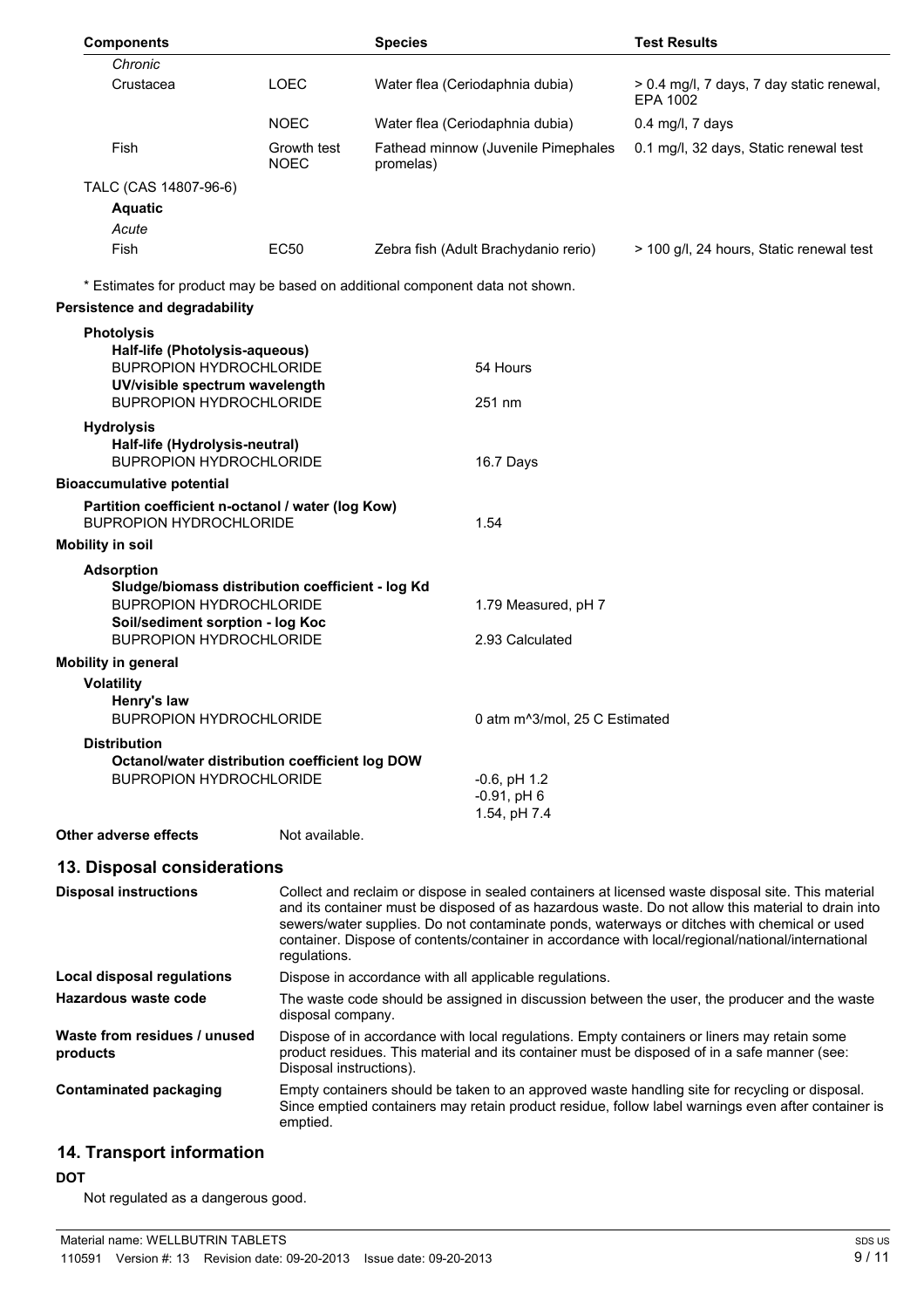## **IATA**

Not regulated as a dangerous good.

## **IMDG**

Not regulated as a dangerous good.

MARPOL Annex II applies to liquids used in a ship's operation that pose a threat to the marine environment. These materials may not be transported in bulk. **Transport in bulk according to Annex II of MARPOL 73/78 and the IBC Code**

## **15. Regulatory information**

## **US federal regulations**

**TSCA Section 12(b) Export Notification (40 CFR 707, Subpt. D)** Not regulated. **CERCLA Hazardous Substance List (40 CFR 302.4)** HYDROCHLORIC ACID (CAS 7647-01-0) LISTED **US. OSHA Specifically Regulated Substances (29 CFR 1910.1001-1050)** Not listed. **SARA 304 Emergency release notification** HYDROCHLORIC ACID (CAS 7647-01-0) 5000 lbs **Superfund Amendments and Reauthorization Act of 1986 (SARA) Hazard categories** Immediate Hazard - Yes Delayed Hazard - Yes Fire Hazard - No Pressure Hazard - No

Reactivity Hazard - No **SARA 302 Extremely hazardous substance** No **SARA 311/312 Hazardous chemical** No

#### **Other federal regulations**

**Clean Air Act (CAA) Section 112 Hazardous Air Pollutants (HAPs) List**

HYDROCHLORIC ACID (CAS 7647-01-0)

**Clean Air Act (CAA) Section 112(r) Accidental Release Prevention (40 CFR 68.130)**

HYDROCHLORIC ACID (CAS 7647-01-0)

**Safe Drinking Water Act** Not regulated.

**(SDWA)**

**Drug Enforcement Administration (DEA). List 2, Essential Chemicals (21 CFR 1310.02(b) and 1310.04(f)(2)** HYDROCHLORIC ACID (CAS 7647-01-0) **DEA Essential Chemical Code Number** HYDROCHLORIC ACID (CAS 7647-01-0) 6545 **Drug Enforcement Administration (DEA). List 1 & 2 Exempt Chemical Mixtures (21 CFR 1310.12(c))** HYDROCHLORIC ACID (CAS 7647-01-0) 20 % weight/volumn **DEA Exempt Chemical Mixtures Code Number**

HYDROCHLORIC ACID (CAS 7647-01-0) 6545 **Food and Drug**

**Administration (FDA)**

## **US state regulations**

#### **US. Massachusetts RTK - Substance List**

HYDROCHLORIC ACID (CAS 7647-01-0) MICROCRYSTALLINE CELLULOSE (CAS 9004-34-6) TALC (CAS 14807-96-6)

**US. New Jersey Worker and Community Right-to-Know Act** HYDROCHLORIC ACID (CAS 7647-01-0) 500 lbs

Not regulated.

**US. Pennsylvania RTK - Hazardous Substances** HYDROCHLORIC ACID (CAS 7647-01-0) MICROCRYSTALLINE CELLULOSE (CAS 9004-34-6) TALC (CAS 14807-96-6)

## **US. Rhode Island RTK** HYDROCHLORIC ACID (CAS 7647-01-0)